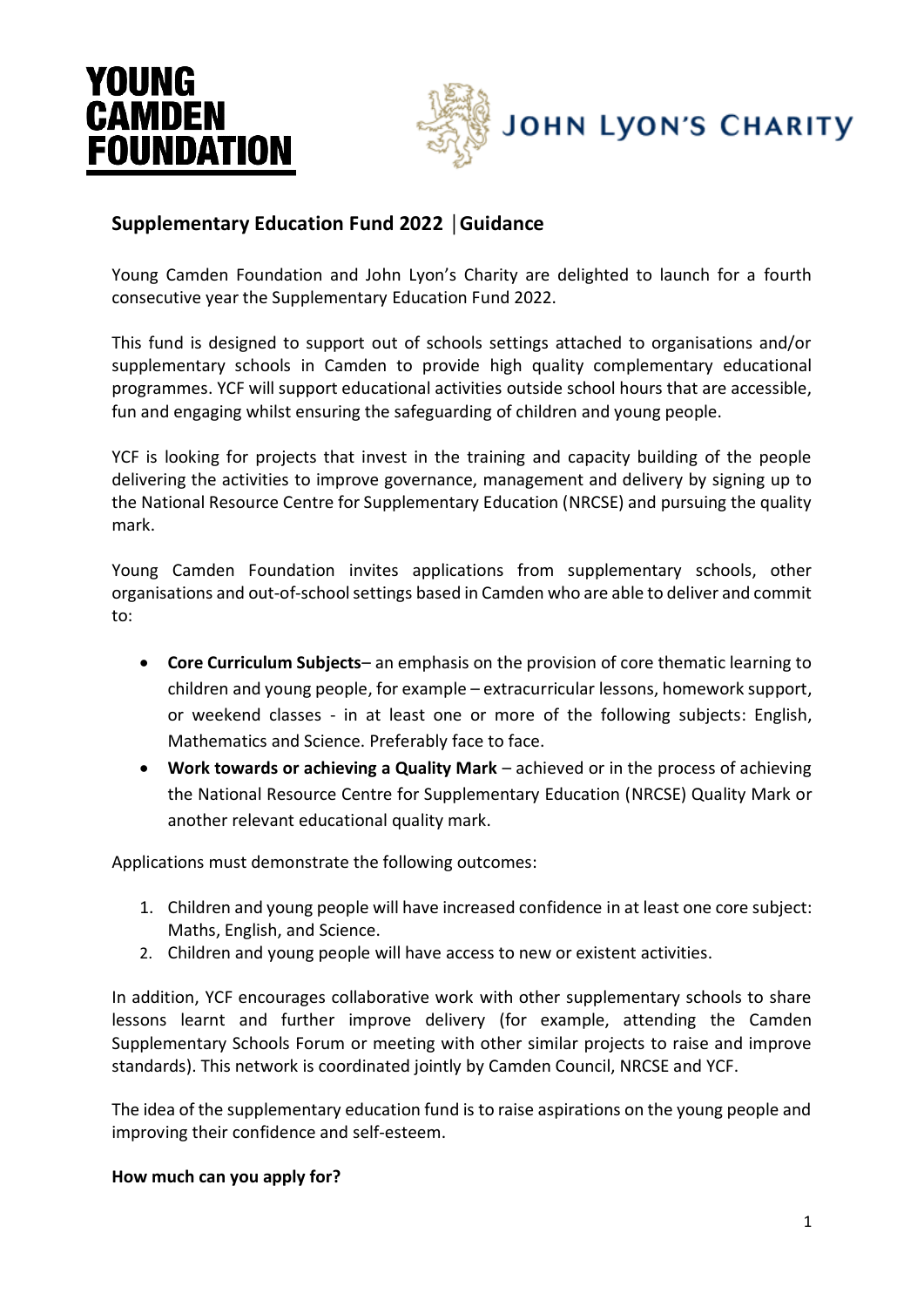Supplementary schools working towards a recent NRSCE Quality Mark or who have achieved a recent<sup>1</sup> NRCSE Quality Mark can apply for any amount between £500 and £3,000.

#### **Who can apply?**

- Camden based organisations
- Out-of-school settings
- Projects within a local charity or organisation focusing on school curriculum learning
- Supplementary Schools

If you have a question about your eligibility please contact: grants@youngcamdenfoundation.org.uk

## **Are you eligible?**

- 1. Your organisation must be a Camden based out-of-school setting or supplementary school or any other educational project based or attached to a local organisation which provides educational activities (tuition support) for children and young people in Camden outside school hours.
- 2. Your organisation must be a member of Young Camden Foundation. Joining is free and easy by filling out the online form:<https://surveyhero.com/c/b8ef167d>
- 3. Your organisation must be registered with NRCSE or commit to registering. To register visit: [www.supplementaryeducation.org.uk](https://www.supplementaryeducation.org.uk/contact/#:~:text=The%20National%20Resource%20Centre%20for%20Supplementary%20Education%20is,developmental%20quality%20assurance%20for%20the%20supplementary%20education%20sector.) Once you register please apply to access their free three day management training or start the process of achieving the NRCSE Quality Mark before or soon after the application's closing date of this fund.
- 4. Your organisation must be working in the London Borough of Camden and with Camden residents aged  $6 - 18$  years (up to 25 for special needs but comprising either primary or secondary education support).
- 5. Within the application, your organisation demonstrates that you will provide core thematic learning: English, mathematics, science. At least one or all of these.
- 6. Your organisation has a bank account (registered in the name of the applicant organisation) into which a grant can be paid.
- 7. Your organisation must demonstrate adherence to the National Youth Agency (NYA) Covid 19 guidelines and have carried out a Covid-19 safe risk assessment specially if running face to face activities. See more here: <https://nya.org.uk/guidance/>
- 8. YCF will not accept applications where the money will be used for political or religious purposes.
- 9. Grants cannot be for trips.

<u>.</u>

10. Your organisation must not be in receipt of Camden Council Supplementary Schools funding or from any other funder for activities included in this application.

 $1$  By recent we mean within the last year or two 2020/22